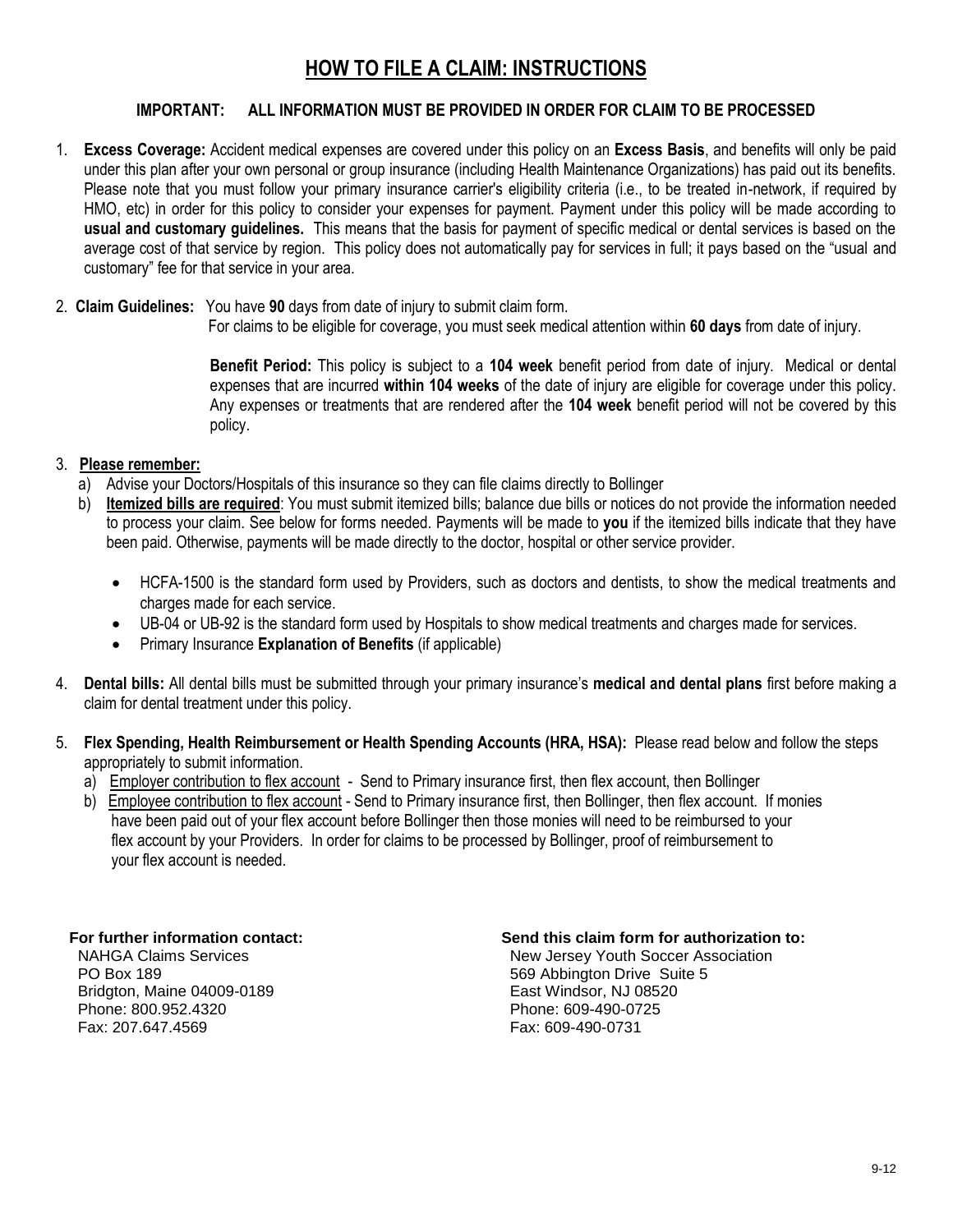## **COMPLETE AND SEND THIS FORM TO: MEDICAL/DENTAL ACCIDENT CLAIM FORM**

New Jersey Youth Soccer Association 569 Abbington Drive, Suite 5 East Windsor, NJ 08520



# **\$1,000.00 Deductible 104 week eligibility period**

## **Please read instructions on Page 3 before completing this form SECTION I - TO BE COMPLETED BY CLAIMANT PARENT OR GUARDIAN - Required**

|                                                                                                                                                                                                                                |                                                                                   |                             |                          | $\Box$ Female                                                                                                  |  |  |  |
|--------------------------------------------------------------------------------------------------------------------------------------------------------------------------------------------------------------------------------|-----------------------------------------------------------------------------------|-----------------------------|--------------------------|----------------------------------------------------------------------------------------------------------------|--|--|--|
|                                                                                                                                                                                                                                |                                                                                   |                             |                          | 4. CLAIMANT IS A: Player Include a copy of the Player's Pass with this claim <b>D</b> Coach D Official D Other |  |  |  |
|                                                                                                                                                                                                                                | 5. ACCIDENT DATE: $\_\_\_\_\_\_\_\_\_\_\$ ACCIDENT TIME: $\_\_\_\_\_\_\_\_\_\$ am |                             |                          | $\Box$ pm                                                                                                      |  |  |  |
|                                                                                                                                                                                                                                |                                                                                   |                             |                          |                                                                                                                |  |  |  |
| 7. ACCIDENT OCCURRED DURING: $\Box$ Game $\Box$ Practice $\Box$ Tournament $\Box$ Camp/Clinic                                                                                                                                  |                                                                                   |                             |                          |                                                                                                                |  |  |  |
|                                                                                                                                                                                                                                |                                                                                   |                             |                          |                                                                                                                |  |  |  |
|                                                                                                                                                                                                                                |                                                                                   |                             |                          | 9. DESCRIBE HOW AND WHERE ACCIDENT OCCURRED: ___________________________________                               |  |  |  |
|                                                                                                                                                                                                                                |                                                                                   |                             |                          |                                                                                                                |  |  |  |
|                                                                                                                                                                                                                                |                                                                                   |                             |                          | 10. NAME OF FIELD/FACILITY WHERE ACCIDENT OCCURRED: _____________________________                              |  |  |  |
| <b>SECTION II - STATISTICAL INFORMATION - Required</b>                                                                                                                                                                         |                                                                                   |                             |                          |                                                                                                                |  |  |  |
| NAME OF CLAIMANTS LEAGUE/CLUB/TEAM: THE CONSTRUCTION OF CLAIMANTS AND THE CONSTRUCTION OF THE CONSTRUCTION OF THE CONSTRUCTION OF THE CONSTRUCTION OF THE CONSTRUCTION OF THE CONSTRUCTION OF THE CONSTRUCTION OF THE CONSTRUC |                                                                                   |                             |                          |                                                                                                                |  |  |  |
|                                                                                                                                                                                                                                |                                                                                   |                             |                          |                                                                                                                |  |  |  |
| <b>TYPE OF TEAM:</b>                                                                                                                                                                                                           | $\Box$ COMPETITIVE                                                                | <b>O</b> RECREATIONAL       |                          |                                                                                                                |  |  |  |
| <b>LOCATION:</b>                                                                                                                                                                                                               | $\Box$ ON FIELD                                                                   | $\square$ SIDELINES         | $\square$ SPECTATOR AREA | $\Box$ OTHER                                                                                                   |  |  |  |
| <b>SURFACE:</b>                                                                                                                                                                                                                | $\Box$ DIRT                                                                       | $\Box$ GRASS                | $\Box$ OUTDOOR TURF      | $\square$ INDOOR TURF                                                                                          |  |  |  |
|                                                                                                                                                                                                                                | SURFACE CONDITION: □ DRY/NORMAL                                                   | $\Box$ WET/RAINY            | $\Box$ ICY               | $\Box$ MUDDY                                                                                                   |  |  |  |
| POSITION:                                                                                                                                                                                                                      |                                                                                   |                             |                          |                                                                                                                |  |  |  |
| <b>STATUS:</b>                                                                                                                                                                                                                 | $\Box$ HIT BY OBJECT<br>$\Box$ OTHER $\Box$                                       | $\Box$ COLLISION W/OPPONENT |                          | $\Box$ COLLISION W/TEAMMATE                                                                                    |  |  |  |

**Coach/Club Verification Signature: \_\_\_\_\_\_\_\_\_\_\_\_\_\_\_\_\_\_\_\_\_\_\_\_\_\_\_\_\_\_\_\_\_\_\_\_\_\_\_\_\_\_\_\_\_\_\_\_\_\_\_\_\_\_\_\_\_\_\_\_\_\_\_\_\_\_\_\_\_\_\_\_\_\_\_\_\_**

| SECTION III - To Be Completed By New Jersey Youth Soccer - Only                                                                                                          |                        |                                                           |                      |                                            |  |  |  |  |
|--------------------------------------------------------------------------------------------------------------------------------------------------------------------------|------------------------|-----------------------------------------------------------|----------------------|--------------------------------------------|--|--|--|--|
| POLICY EFFECTIVE DATE                                                                                                                                                    | POLICY EXPIRATION DATE | POLICY#                                                   | NAME OF POLICYHOLDER |                                            |  |  |  |  |
| September 1, 2014                                                                                                                                                        | September 1, 2015      | 99072203                                                  |                      | <b>New Jersey Youth Soccer Association</b> |  |  |  |  |
| ADDRESS OF POLICYHOLDER                                                                                                                                                  |                        |                                                           |                      | <b>TELEPHONE NUMBER</b>                    |  |  |  |  |
| 569 Abbington Drive, Suite 5                                                                                                                                             |                        | 609-490-0725                                              |                      |                                            |  |  |  |  |
| Verify that the accident occurred during an activity sponsored or sanctioned by New Jersey Youth Soccer and whether claimant was a<br>member at the time of the accident |                        |                                                           |                      |                                            |  |  |  |  |
| YES-Sponsored/Sanctioned Activity                                                                                                                                        |                        | $\Box$ YES-Claimant Was Active Member On Date Of Accident |                      |                                            |  |  |  |  |
| I certify that the foregoing information is true and correct.                                                                                                            |                        |                                                           |                      |                                            |  |  |  |  |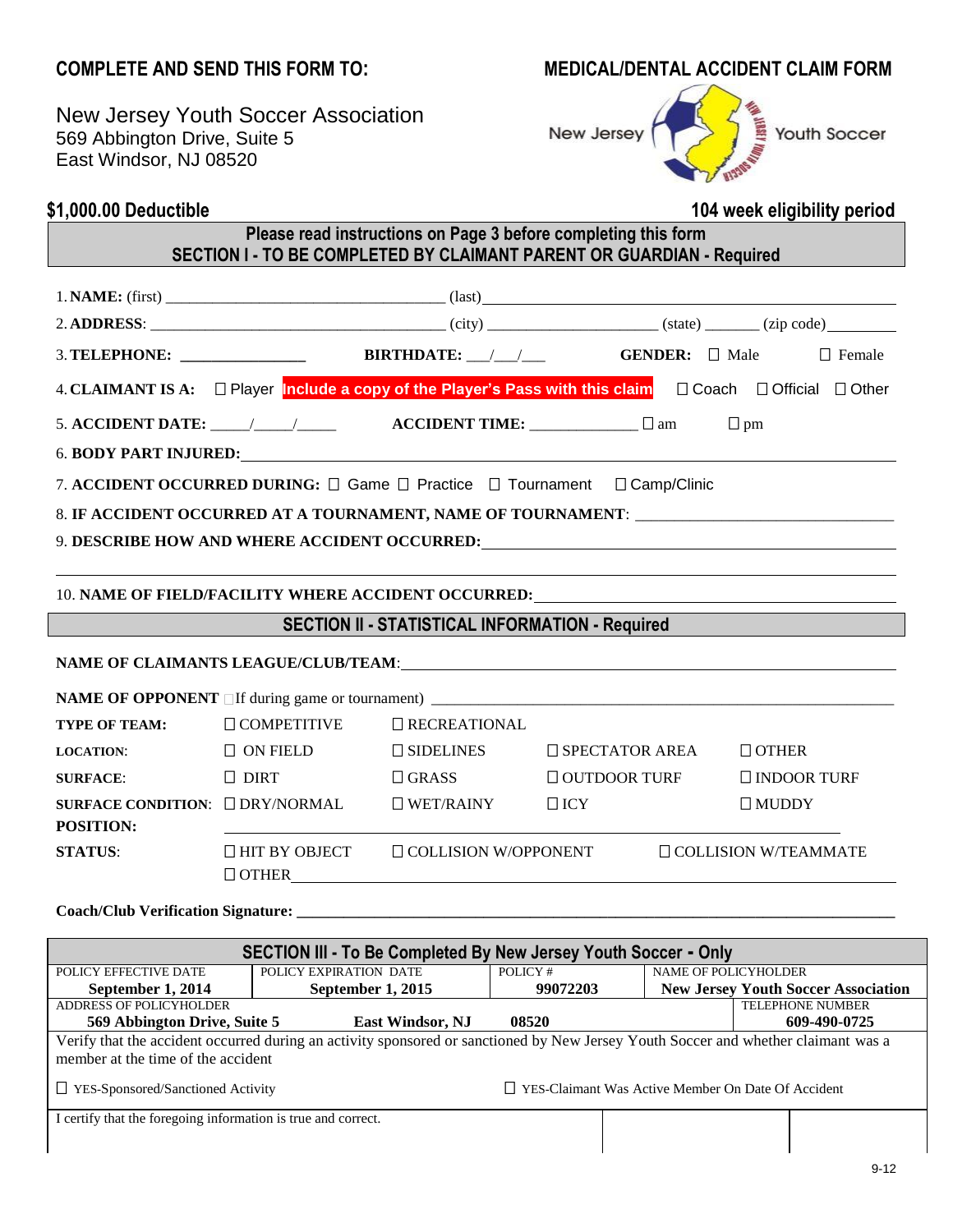| <b>New Jersey Youth Soccer</b><br><b>SECTION IV</b>      | <b>Title</b><br>Date<br><b>STATEMENT OF OTHER INSURANCE</b>                                                                                                                                                                                                                                                                                                                                                                                   |
|----------------------------------------------------------|-----------------------------------------------------------------------------------------------------------------------------------------------------------------------------------------------------------------------------------------------------------------------------------------------------------------------------------------------------------------------------------------------------------------------------------------------|
|                                                          |                                                                                                                                                                                                                                                                                                                                                                                                                                               |
| <b>Claimant (if Adult) or Father/Guardian (Required)</b> | <b>Claimant (if Adult) or Mother/Guardian (Required)</b>                                                                                                                                                                                                                                                                                                                                                                                      |
| NAME: <u>www.community.community.community.com</u>       | NAME: $\qquad \qquad$                                                                                                                                                                                                                                                                                                                                                                                                                         |
|                                                          |                                                                                                                                                                                                                                                                                                                                                                                                                                               |
| CITY:                                                    | CITY:                                                                                                                                                                                                                                                                                                                                                                                                                                         |
|                                                          |                                                                                                                                                                                                                                                                                                                                                                                                                                               |
|                                                          |                                                                                                                                                                                                                                                                                                                                                                                                                                               |
|                                                          |                                                                                                                                                                                                                                                                                                                                                                                                                                               |
|                                                          |                                                                                                                                                                                                                                                                                                                                                                                                                                               |
|                                                          |                                                                                                                                                                                                                                                                                                                                                                                                                                               |
|                                                          | □ SELF EMPLOYED □ UNEMPLOYED                                                                                                                                                                                                                                                                                                                                                                                                                  |
|                                                          | If you are employed but have no insurance, you must include a letter of verification from your employer on their letterhead that no<br>insurance is provided to you (or to your dependents, if this claim is for your child) through your workplace.<br>IS CLAIMANT a member of another youth soccer organization? □ YES □ NO Name: _____<br>IS CLAIMANT COVERED UNDER ANY OTHER MEDICAL AND OR DENTAL INSURANCE POLICY? $\Box$ YES $\Box$ NO |
|                                                          | IS CLAIMANT COVERED UNDER A GOVERNMENT SPONSORED INSURANCE SUCH AS MEDICARE/MEDICAID? $\Box$ YES $\Box$ NO                                                                                                                                                                                                                                                                                                                                    |
|                                                          |                                                                                                                                                                                                                                                                                                                                                                                                                                               |
|                                                          |                                                                                                                                                                                                                                                                                                                                                                                                                                               |
|                                                          |                                                                                                                                                                                                                                                                                                                                                                                                                                               |
| □ SELF EMPLOYED □ UNEMPLOYED                             |                                                                                                                                                                                                                                                                                                                                                                                                                                               |

**Note**: IF CLAIMANT IS A MINOR AND HAS MEDICAL INSURANCE COVERAGE AS AN ELIGIBLE DEPENDENT FROM EITHER PARENT'S PREVIOUS

MARRIAGE AS MANDATED IN A DIVORCE DECREE, PLEASE GIVE NAME, ADDRESS AND PHONE NUMBER OF RESPONSIBLE PARTY: \_\_\_\_\_\_\_\_\_\_\_\_\_\_\_\_\_\_\_\_\_\_\_\_\_\_\_\_\_\_**\_\_\_\_\_\_\_\_\_\_\_\_\_\_\_\_\_\_\_\_\_\_\_\_\_\_\_\_\_\_\_\_\_\_\_\_\_\_\_\_\_\_\_\_\_\_\_\_\_\_\_\_\_\_\_\_\_\_\_\_\_\_\_\_\_\_\_\_\_\_\_\_\_\_\_\_\_\_\_\_\_\_\_\_\_\_\_\_**

# **SECTION V AUTHORIZATION REGARDING PAYMENT OF BENEFITS**

For services rendered or to be rendered I hereby authorize the Insurance Company or their representatives to pay benefits in connection with this accident or injury directly to the doctor, hospital or other provider of service. If paid receipts are submitted with this claim form, benefits will be paid to the insured.

### **SECTION VI STATEMENT OF CERTIFICATION and AUTHORIZATION TO RELEASE INFORMATION (Required)**

**1.** Any person who knowingly and with intent to defraud any insurance company or other person files an application for insurance or statement of claim containing any materially false information; or who makes a claim to receive benefits from this policy under false pretense; or conceals for the purpose of misleading, information concerning any fact material thereto; commits a fraudulent insurance act, which is a crime, and shall also be subject to a substantial civil penalty to the extent allowed by state law.

I have read this statement and agree that the information provided for this claim is true and correct.

### **SIGNATURE OF CLAIMANT/PARENT (required):** \_\_\_\_\_\_\_\_\_\_\_\_\_\_\_\_\_\_\_\_\_\_\_\_\_\_\_\_\_\_\_\_\_\_\_\_\_\_\_\_\_\_\_\_\_\_\_\_\_\_\_\_\_\_\_\_ **DATE:**

**2.** I hereby authorize any physician, hospital or other medically related facility, insurance company, or other organization, institution or person that has any records or knowledge of me, and/or the above named claimant, to disclose, whenever requested to do so by Bollinger Insurance or its representatives, any and all such information. A photocopy of this authorization shall be considered as effective and valid as the original.

| SIGNATURE OF CLAIMANT/PARENT (required): |  |  |
|------------------------------------------|--|--|
|------------------------------------------|--|--|